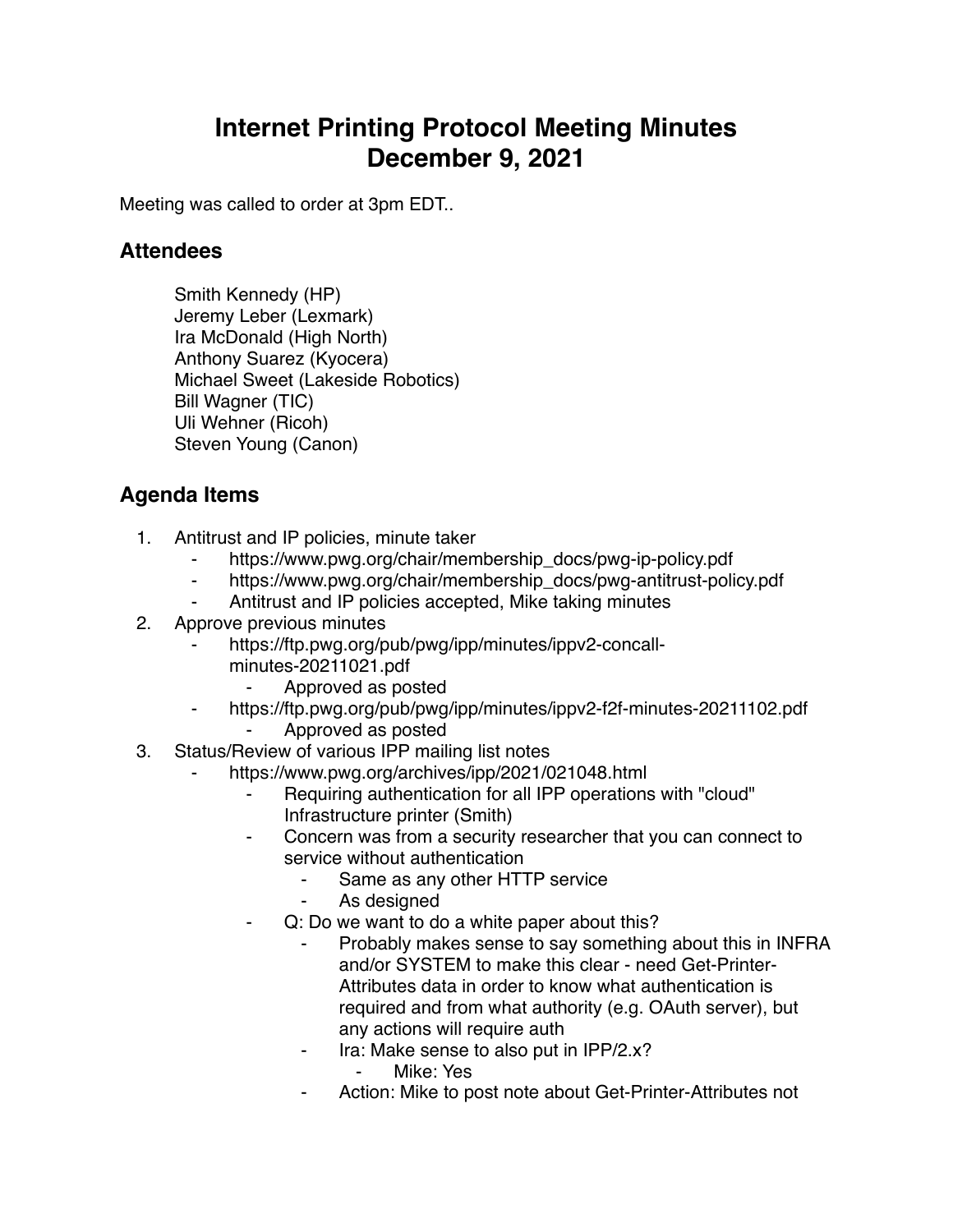allowing authentication to IPP mailing list for discussion

- ⁃ Q: What if you POST to the wrong resource path?
	- A: 404 Not Found response
- ⁃ Get-Printer-Attributes is for discovery, Get-User-Printer-Attributes (which can be authenticated) is for policy capabilities
- https://www.pwg.org/archives/ipp/2021/021053.html
- ⁃ finishings-supported and finishings-default (Smith)
- 4. IPP Everywhere Self-Certification
	- Need new code signing cert to release 1.1 update 4
		- Action: Mike and Smith to get new code signing cert for Windows
- 5. Status of AMSC and ISO liaisons w/ PWG (Paul)
	- ⁃ https://ftp.pwg.org/pub/pwg/general/sc/pwg-sc-call-minutes-20211018.htm
	- ⁃ https://ftp.pwg.org/pub/pwg/general/sc/pwg-sc-call-minutes-20211115.htm
	- https://ftp.pwg.org/pub/pwg/general/sc/pwg-sc-call-minutes-20211129.htm
	- See PWG Steering Committee minutes from 10/18/21, 11/15/21, 11/29/21
- 6. Status of PWG and IPP WG Formal Approvals and Last Calls (All)
	- https://www.pwg.org/archives/ipp/2021/021045.html
		- IPP WG Last Call: Deprecating IPP Print by Reference v1.0
		- ⁃ Started 2 November 2021 ends 15 December 2021
		- ⁃ Consensus is to approve on the 15th if there are no objections
		- Action: Mike to post approved DEPURI after Dec 15th
- 7. Review of IPP Finishings v3.0 (Smith)
	- https://ftp.pwg.org/pub/pwg/ipp/wd/wd-ippfinishings30-20211119-rev.pdf
	- ⁃ Prototype draft for a Major update
	- ⁃ IPP WG review on 7 October 2021 completed
	- ⁃ Next draft to Stable status
	- ⁃ Schedule Stable draft in Q4 2021
	- Section 2.3:
		- Finishing Location: Drop "toward the xxx edge"
		- Finishing Offset: Drop "toward the center", drop "where finishing operations are performed", drop second sentence (290-292)
	- ⁃ Section 5.2.6.2: "specifies the Finishing Offset for the fold."
	- Section 5.2.6.3: replace "used for the folding operation" with "for the fold"
	- ⁃ Global: Check for reference to table 3 for Finishing Reference Edge (instead of listing the keywords each time)
	- ⁃ Section 5.2.8.1: "Locations for the centers of the punched or drilled holes"
	- ⁃ Section 5.2.8.2: "Offset for the centers of the punched or drilled holes"
	- Section 5.2.9.2: "Locations for the centers of the stitches"
	- Section 5.2.9.3: "Offset for the centers of the stitches"
	- Section 5.2.10.1: "Offset for the trim"
	- ⁃ Finished review
	- ⁃ Smith: Have ippserver .conf file and updated ipptool test file for Finishings 3.0
		- ⁃ Mike: Commit to ippsample repo, under the examples directory (replacing the existing 5100.1 test file)
		- Mike: Announce prototyping once completed to the IPP mailing list
	- Next version can be stable